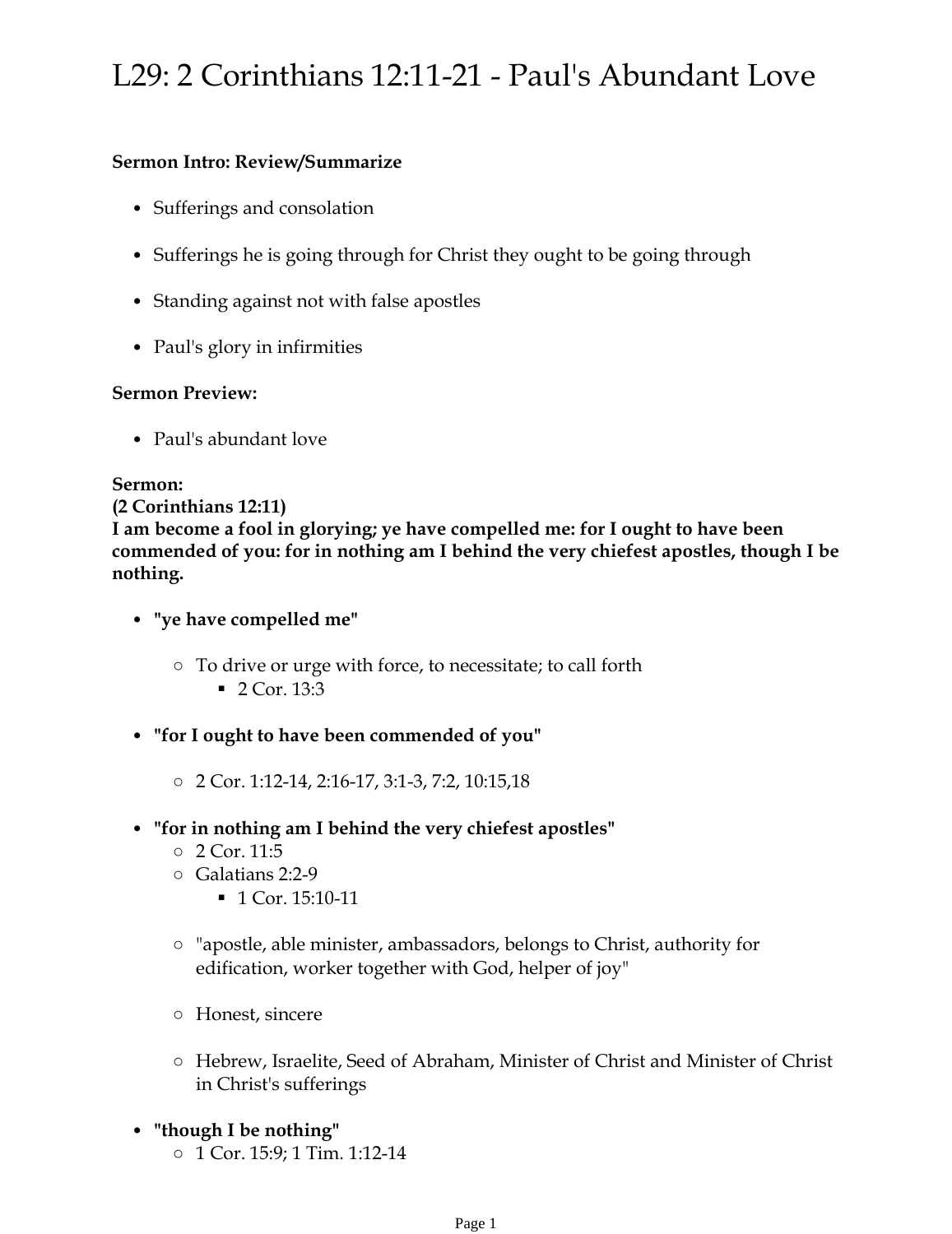# **(2 Corinthians 12:12)**

**Truly the signs of an apostle were wrought among you in all patience, in signs, and wonders, and mighty deeds.**

- Romans 15:15-21 see and hear
	- They had signs, Paul had visions, they are justified because of Paul's gospel
		- "all patience, signs, wonders, mighty deeds"
			- $\Box$  1 Cor. 12-14 spiritual gifts
			- $\Box$  1 Cor. 1 enriched by Him in all things

# **(2 Corinthians 12:13)**

# **For what is it wherein ye were inferior to other churches, except it be that I myself was not burdensome to you? forgive me this wrong.**

- Seeking superiority by the world
- Spiritually not inferior
	- 1 Cor. 1:4-5
- "not burdensome to you?"
	- 2 Cor. 11:7-9 (1 Cor. 9:1-11)

### **(2 Corinthians 12:14)**

**Behold, the third time I am ready to come to you; and I will not be burdensome to you: for I seek not yours, but you: for the children ought not to lay up for the parents, but the parents for the children.**

- Mouth of two or three witnesses
- Hebrew 5:11-14
- Stand in contrast to the churches of Macedonia (spiritual growth)
- Gospel love
	- Fact check of Paul's love toward them, but their immaturity
	- 1 Cor. 3

### **(2 Corinthians 12:15)**

**And I will very gladly spend and be spent for you; though the more abundantly I love you, the less I be loved.**

- Gospel love
	- They should be spending